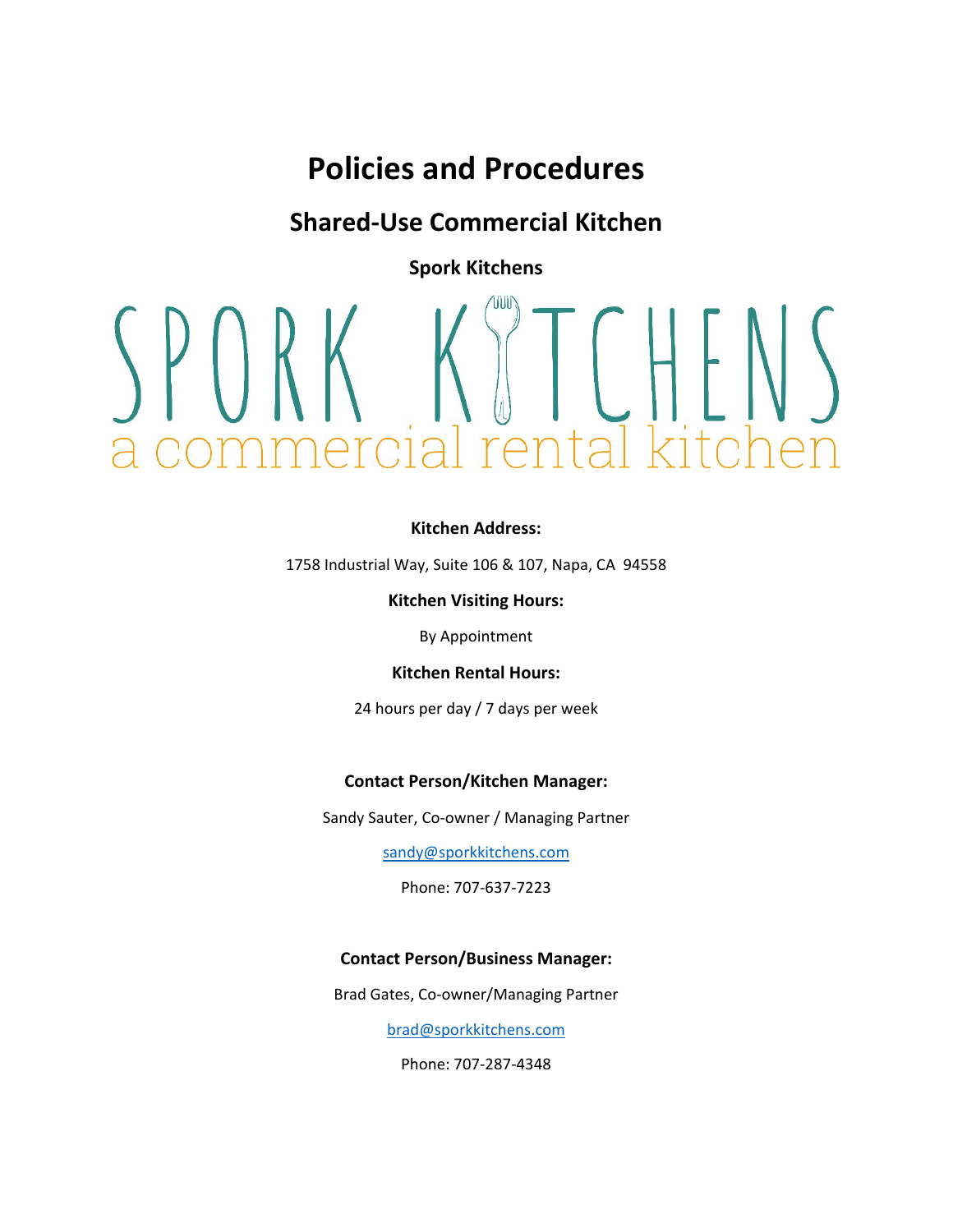### **I. Services Provided**

Spork Kitchens, herby referred to as The Kitchen, is a commercial, Napa County Environmental Health Division (Napa Health Department) certified, shared-use kitchen space, that may be rented and used, along with the equipment provided, to produce approved culinary products. A complete list of provided equipment and wares is available and may be requested from the Kitchen Manager.

### **II. Allergen and Usage Restrictions**

- The Kitchen is restricted to the manufacturing of products for human consumption only. The Kitchen, and the property in which it is housed, is a Fragrance, Smoke, Alcohol, and Drug-Free environment.
- Only products used for human consumption will be deemed appropriate for manufacturing in The Kitchen. Pet foods, skincare products, cosmetics, and housewares may not be manufactured in The Kitchen without approval from the Kitchen Manager and Napa Health department. Additional products may be deemed inappropriate by the Kitchen Manager on a case-by-case basis.
- The building is a FRAGRANCE-FREE environment. Member/tenants and/or support staff smelling of perfumes will be asked to remove themselves from the building and will not be refunded for hours lost.
- The Kitchen, building, and property exterior are SMOKE, ALCOHOL, and DRUG-FREE. Member/tenants and/or support staff suspected of smoking or using alcohol and/or illegal drugs in or within 50 feet of an entrance will be asked to remove themselves from the property and will not be refunded for hours lost. Alcohol and drugs, including drug bi-products, may not be used as ingredients in manufactured products within The Kitchen. Spork Kitchens reserves the right to immediately terminate membership/tenancy in the event of suspected use of these substances on the property.

### **III. Kitchen Application and Orientation**

A. Member/Tenant Application Form

Parties interested in renting The Kitchen must complete and submit a Commercial Kitchen Rental Application Form for review by the Kitchen Manager.

- Commercial Kitchen Rental Application Form may be acquired at Spork Kitchens, 1758 Industrial Way #106/107, online at https://www.sporkkitchens.com/memberships, The Food Corridor documents, or by emailing the Kitchen Manager.
- Completed Commercial Kitchen Rental Application Forms should be submitted to the Kitchen Manager via email, uploaded into your Food Corridor documents, or in person at the kitchen.
- The applicant will be notified in writing within 10 business days of receipt with a denial or membership/tenancy approval. If approved the applicant will be provided a Napa County Commissary Approval Letter.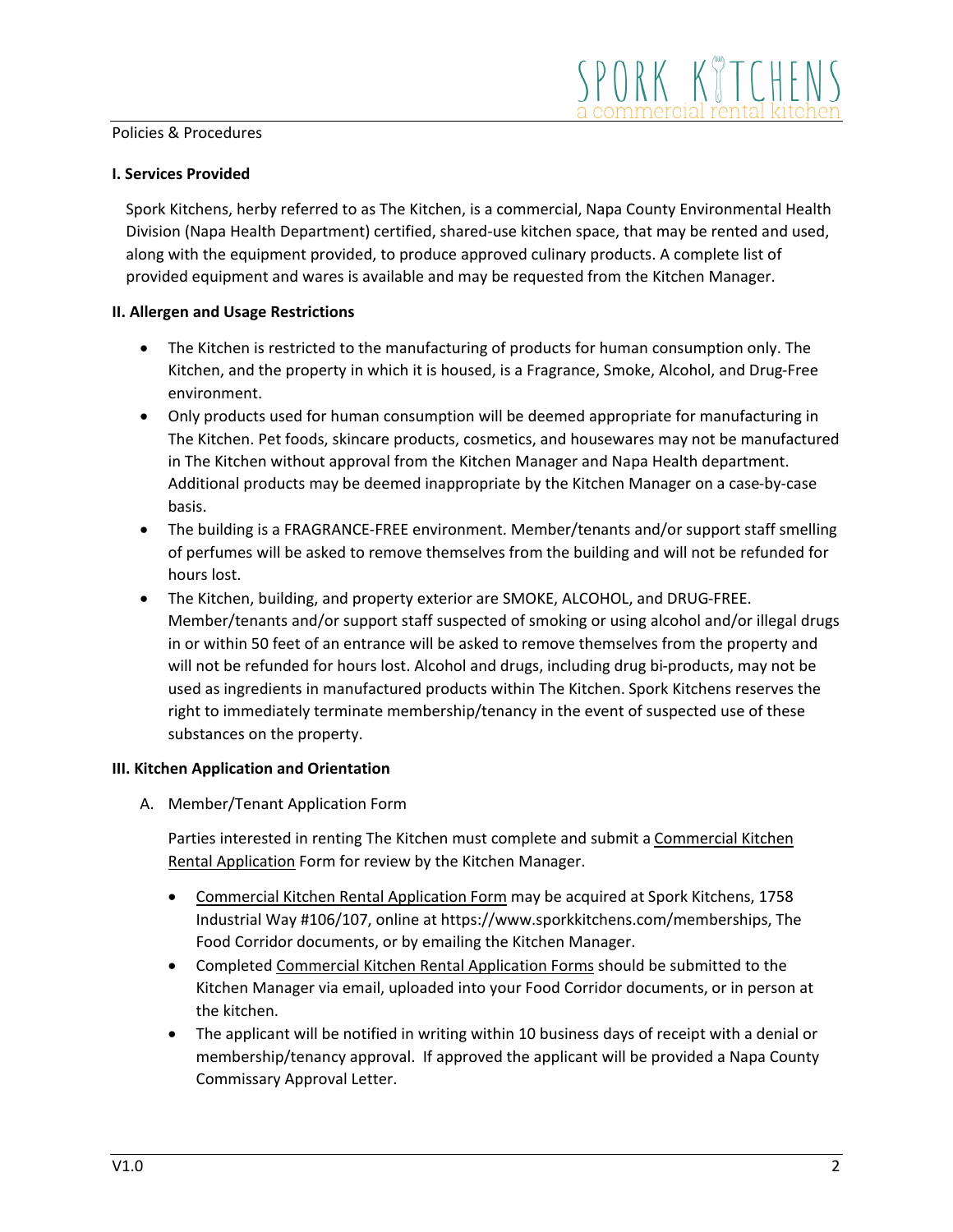If tentatively approved, the applicant must contact the Kitchen Manager, in writing, within 5 business days, to accept potential tenancy.

SPORK KTTCHEI

B. Kitchen Orientation and Facility Tour

Upon tentative approval, the Kitchen Manager will provide an orientation and facility tour, by appointment.

- The Kitchen Manager will schedule an orientation and facility tour with the potential member/tenant at a time approved by the facility staff.
- During the facility tour, the Kitchen Manager will provide the potential member/tenant with an overview of the shared equipment, storage room, and general kitchen procedures.
- At orientation, the potential member/tenant will receive a Commercial Kitchen Rental Checklist of all documents required to begin tenancy.

### **IV. Documents, Certifications, Licensing Requirements, & Membership Fee**

The member/tenant is responsible for adhering to and operating in accordance with all Federal, State, and Local business rules and regulations as they apply to their business. The Kitchen requires member/tenants to acquire, maintain, and submit the following documents, certificates, licenses, and fees and provide copies to the Kitchen Manager prior to tenancy. Expired documents, certificates, and licenses will result in member/tenant suspension until renewals are submitted to the Kitchen Manager.

A. ServSafe Manager Certification

Member/tenant must acquire ServSafe Manager. For more information: https://www.servsafe.com/ss/sra/ma/

B. State and/or County Health Department Licensing

The member/tenant must submit a valid food producer license issued by Napa County Health Department or the State of California. See the Commercial Kitchen Rental Checklist for a complete list of permits and registrations accepted. The member/tenant must submit copies of all documents obtained through the Napa Health Department or State of California to the Kitchen Manager.

C. Liability Insurance

Member/Tenant must provide proof of having a general liability insurance policy with limits no less than \$1,000,000 each occurrence, \$2,000,000 general aggregate that names both Spork Kitchens and Pahlmeyer-Ozawa Properties II, LLC as additional insured parties. A certificate of insurance must be supplied by the member/tenant's insurance company.

D. Rental Agreement/Contract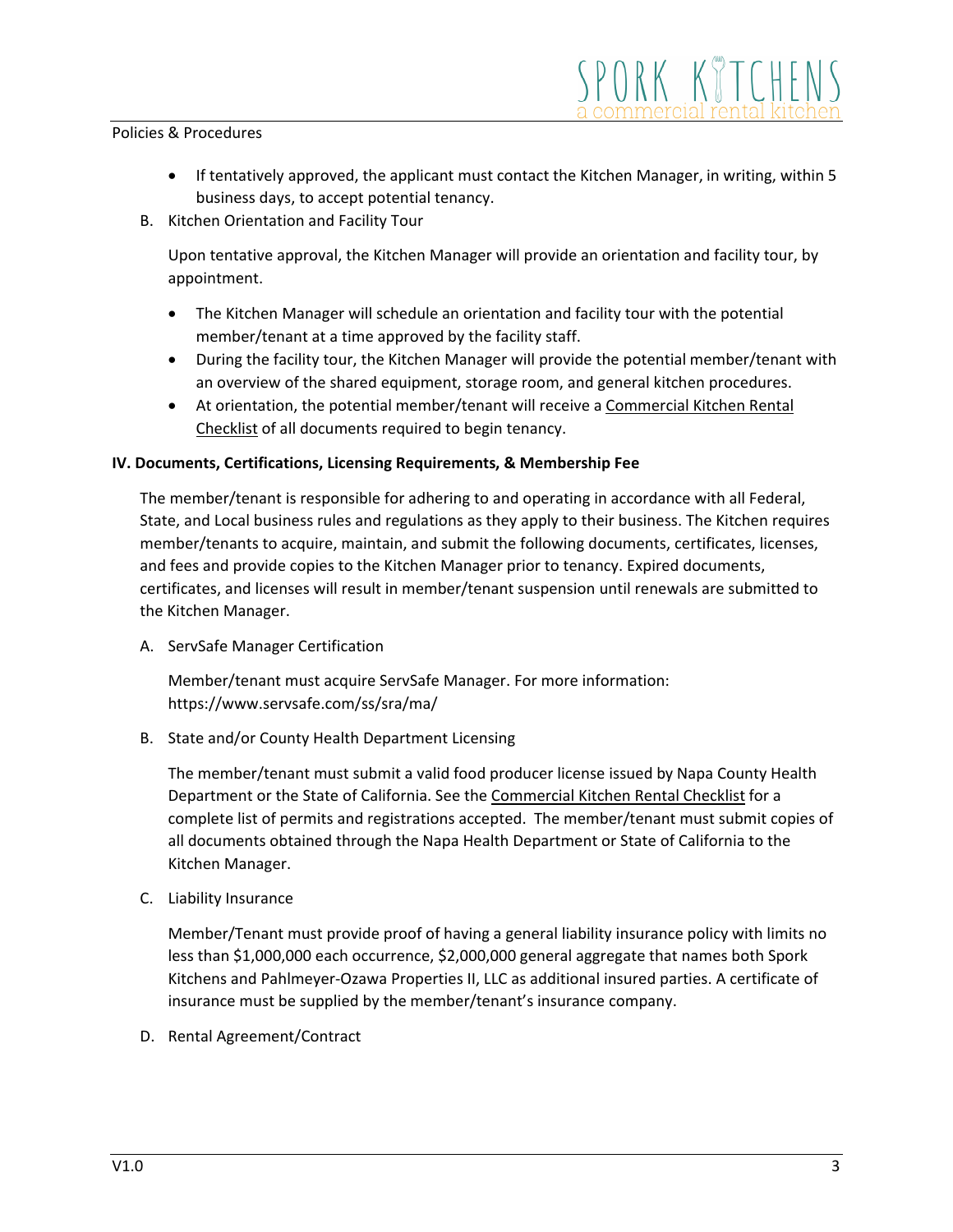Once the Kitchen Manager receives and reviews all required document submissions, and deems the applicant tenancy-ready, the member/tenant and Spork Kitchens will sign a contract with the rental terms and conditions.

### **V. Costs of Services**

The Kitchen maintains a rate card that has all current rental rates. Please refer to the rate card for current pricing, penalty fees, and discounts.

A. Annual Membership Fee

An annual membership fee is charged to cover the costs associated with member/tenant setup and documentation verification. The fee is non-refundable and is charged on the date the rental agreement is signed and each anniversary thereafter until the membership is terminated. There will be no partial refunds of the membership fee.

B. Standard Hourly Rates

The Kitchen has an hourly rate for regular business hours (5am – 8pm) and after-hours (8pm – 5am). Kitchen Rental hours are purchased in advance and deducted from your balance as they are used. Additional hours can be purchased at any time during the month. Member/Tenants can roll over unused hours to the following month so long as hours are booked each month. Standard rates are based on hours reserved according to the Standard Monthly Pre-Scheduling procedures defined in Section VI.

C. Minimum Charges

There is a minimum kitchen charge of 5 hours per calendar month for member/tenants with a catering license. A minimum kitchen charge of 10 hours per calendar month is required if utilizing storage space. If the member/tenant does not rent The Kitchen for the required minimum hours in any given month, they will be charged the minimum hours at their standard rate at the end of the month.

D. Storage Charges

Member/Tenants requiring dry and/or cold storage can rent space on a monthly basis. Since storage can be required by licensing agencies the amount of space rented to any member/tenant is at the discretion of the Kitchen Manager. Monthly rental fees are invoiced and collected at the beginning of the month. Be aware that there is a minimum kitchen charge required for storage rental. For complete storage details, see Section XI.

E. Cancellations

Cancellations of reserved kitchen times must be submitted, through The Food Corridor, to the Kitchen Manager, at least 24 hours prior to the requested cancellation, to not be billed the full amount of the cancelled times.

F. Non-Reservations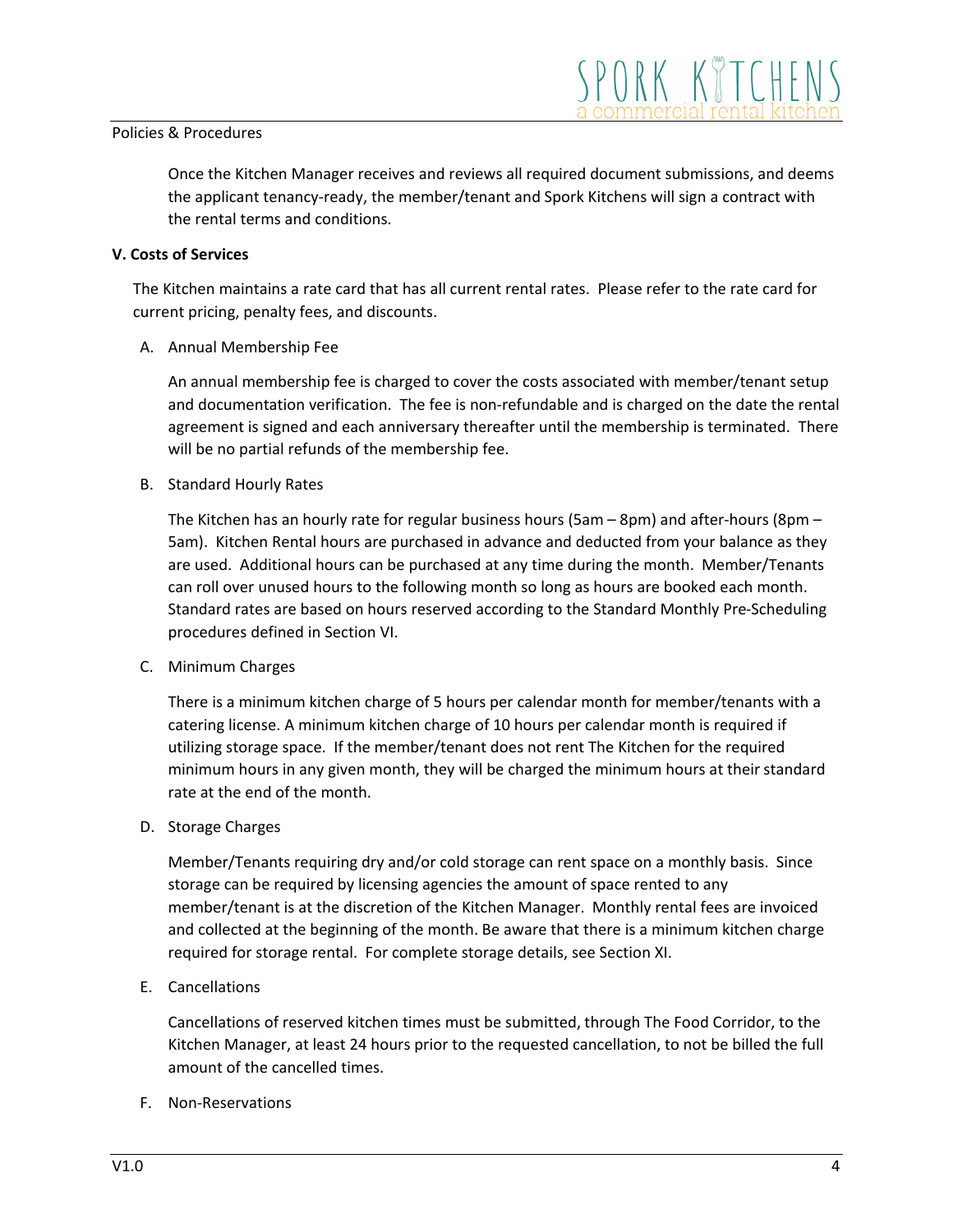If the member/tenant uses The Kitchen common area and equipment without an approved reservation, the member/tenant will be charged for all kitchen hours used and fined according to their current fee schedule. If the member/tenant continues to access the building without reservations, Spork Kitchens reserves the right to terminate the member/tenant's contract immediately and deny the member/tenant facility access.

G. Loading Area Violations

The member/tenant has access to the loading area for receiving deliveries and loading in and out. Member/tenant should be present to receive all deliveries made to The Kitchen. Received deliveries should be moved out of the loading area as soon as possible.

H. Waste Removal Violations

The member/tenant is responsible for removal and proper disposal of all waste materials; including separating waste between composting, recycling, and garbage. Member/Tenant will be fined per incident (according to the fee schedule) if waste is not removed or sorted properly as defined in Section X.

### **VI. Scheduling**

A. Standard Scheduling

The member/tenant will book kitchen hours using The Food Corridor scheduling functionality. Hours are not guaranteed, and are available on a first come first serve basis. Hours scheduled by the member/tenant that do not exceed the available hours in the member/tenant's account will be automatically approved.

If no hours are available in the member/tenant's account or the hours requested exceed the available balance the request will be forwarded to the Kitchen Manager for approval.

B. Calendar

The kitchen calendar is maintained on The Food Corridor and includes the member/tenant business name and time scheduled.

C. Schedule Changes

Scheduling change must be done through The Food Corridor. Procedures for schedule changes and associated fees are defined in Section V.

### **VII. Invoices and Payments**

A. Invoices

The member/tenant can obtain copies of their invoices through The Food Corridor. Since hours must be purchased in advance invoices are issued when hours are purchased and paid. The member/tenant can monitor their account balance through The Food Corridor. The Kitchen may invoice for special services.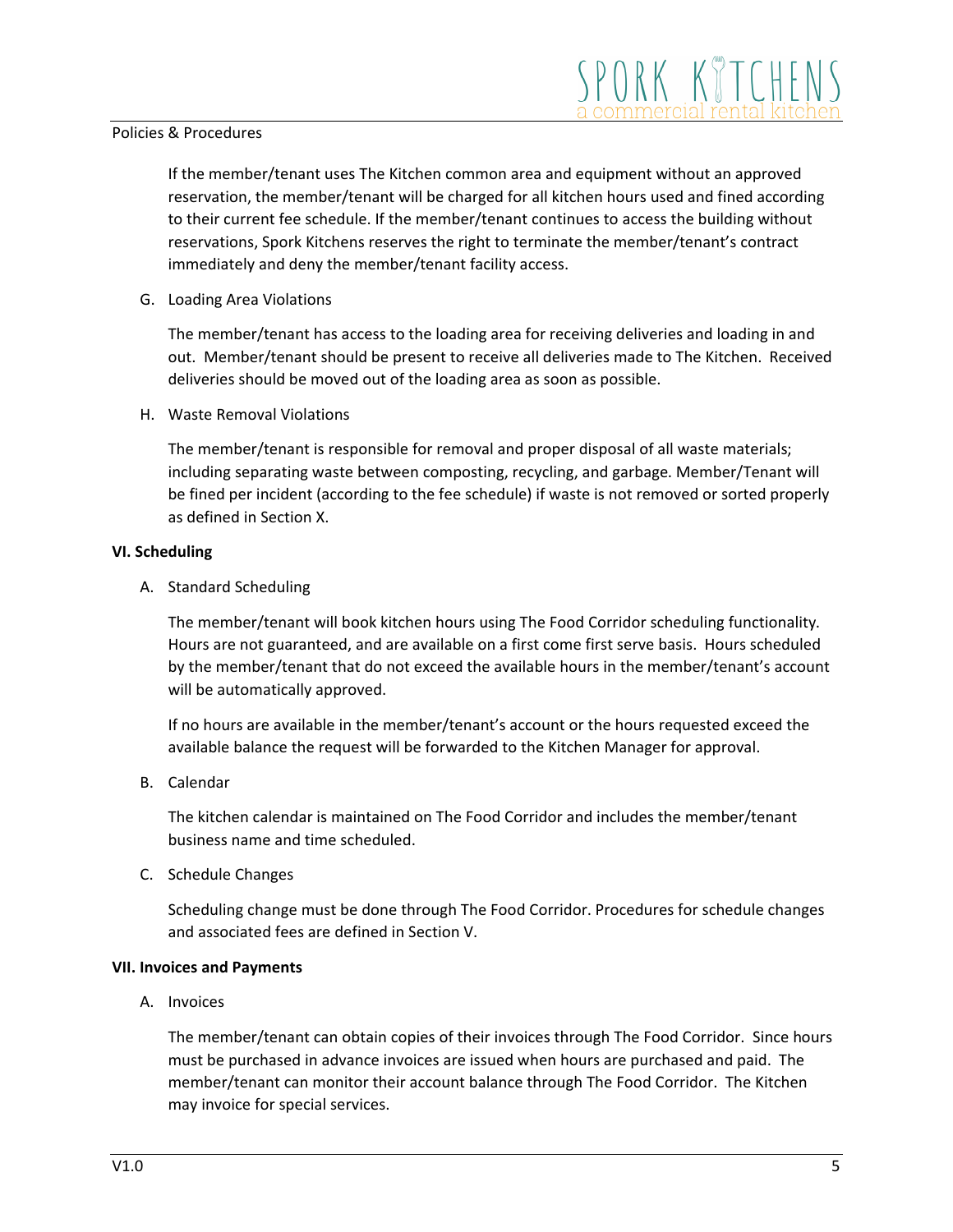B. Payments

Payments are collected when hours are purchased using credit card or bank ACH. When an invoice is issued the invoice payments are due by the date stated on the invoice. The member/tenant is granted 7 business days from date due to pay invoice without incurring late fees.

C. Late Payments

Member/Tenant is granted 7 business days from the due date noted on the invoice to render payment. If payment is not received by 5:00pm on the 7th day, the member/tenant will be charged a \$20.00 late fee and \$10.00 each week thereafter, until payment is received in full. After 3 weeks of non-payment, the member/tenant will be suspended from The Kitchen, and door access revoked, until their account is paid in full. After 4 weeks of non-payment, the member/tenant's contract will be terminated.

D. Payments by Check

Checks are only accepted at the approval of the Kitchen Manager. If approved, business and personal checks are accepted and users will be responsible for a \$35.00 fee, plus any additional fees and charges levied upon the program, as a result of a check being denied for insufficient funds or any other reason.

### **VIII. Facility Access**

The member/tenant will have access to the building during their reserved times only unless they have rented storage. Members/tenants who are renting storage can access their storage space at any time but cannot use any kitchen space or shared equipment without incurring kitchen rental charges. The member/tenant will have access to suite 106 building door to access The Kitchen, the storage room, the dish room, and the bathroom. The member/tenant will not have access to any other parts of the building where they have not rented space. If the member/tenant continues to go outside of the designated areas, they will be terminated from The Kitchen.

All member/tenants are required to sign in when they arrive at the facility and sign out when they are finished cleaning the facility. Failure to accurately sign in and out may result in the member/tenant being denied use of the facility.

### **IX. Loading Area Access**

The member/tenant can use the loading area for receiving deliveries and loading in and out. For deliveries, the member/tenant, or an approved representative, must be present to receive the delivery to the loading area and all items must be moved from the loading area immediately. Member/Tenant may incur fines for not clearing the loading area of delivered items in a timely manner.

### **X. Waste Removal**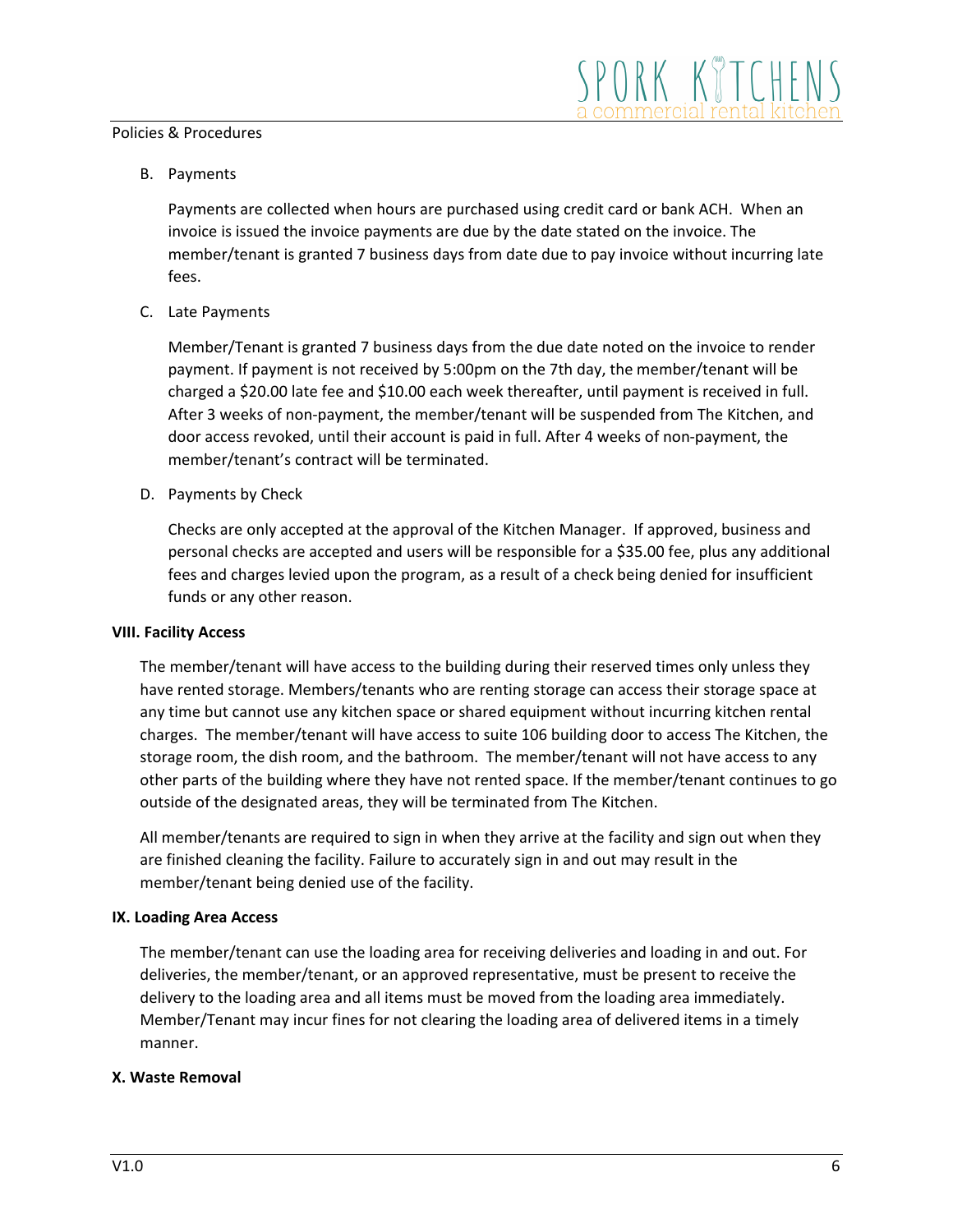The Kitchen is working to become a certified green business which includes sorting waste for composting and recycling. The member/tenant is responsible for removal and proper sorting and disposal of all waste materials. The Kitchen provides composting, recycling, and trash waste receptacles for each work station. There are large waste totes in the loading area that are colored to correspond to the work station waste receptacles. Member/tenant must sort and deposit their waste in the appropriate receptacle. Cardboard boxes should be flattened before being placed in the recycle tote. Member/Tenant will may incur a fine per incident if waste is not removed properly. See the current fee schedule for waste removal fines.

### **XI. Storage**

A. Standard Storage

Onsite storage (dry and cold) can be requested form the Kitchen Manager. Storage space is limited and will be assigned by the Kitchen Manager. In addition to the monthly storage charge there is a 10 hour minimum kitchen usage per month for dry and cold storage. The member/tenant is responsible for organizing and cleaning their storage units regularly and keeping items in designated spaces only. All products and supplies must be stored in clear, plastic, covered containers and labeled with the member/tenant's name, current date, and contents. Items not stored or labeled correctly may be discarded at the discretion of the Kitchen Manager. Spork Kitchens is not responsible for damage or theft of any items stored in The Kitchen.

B. Storage Locks

If the member/tenant will be using a locking device for their storage they should provide the Kitchen Manager with a key or/and combination.

### **XII. Onsite Parking**

Parking is available for member/tenants in the parking lot during approved rented kitchen times only. Member/Tenant cannot park in spaces marked with 'TENANT'. The property management company does not allow overnight parking. Food trucks and trailers that cannot fit within a standard parking space must use street parking and pull into the loading space only for loading and unloading.

### **XIII. Liability**

A. Liability Insurance

Member/Tenant must maintain general business liability insurance and provide proof of insurance for at least \$1 million that names Spork Kitchens and Pahlmeyer-Ozawa Properties II, LLC as additional insured parties. A certificate of insurance must be supplied by the member/tenant's insurance company. The proof of insurance must be updated to The Food Corridor each time the policy is renewed. Failure to maintain liability insurance or provide updated documents may result in suspension of kitchen privileges.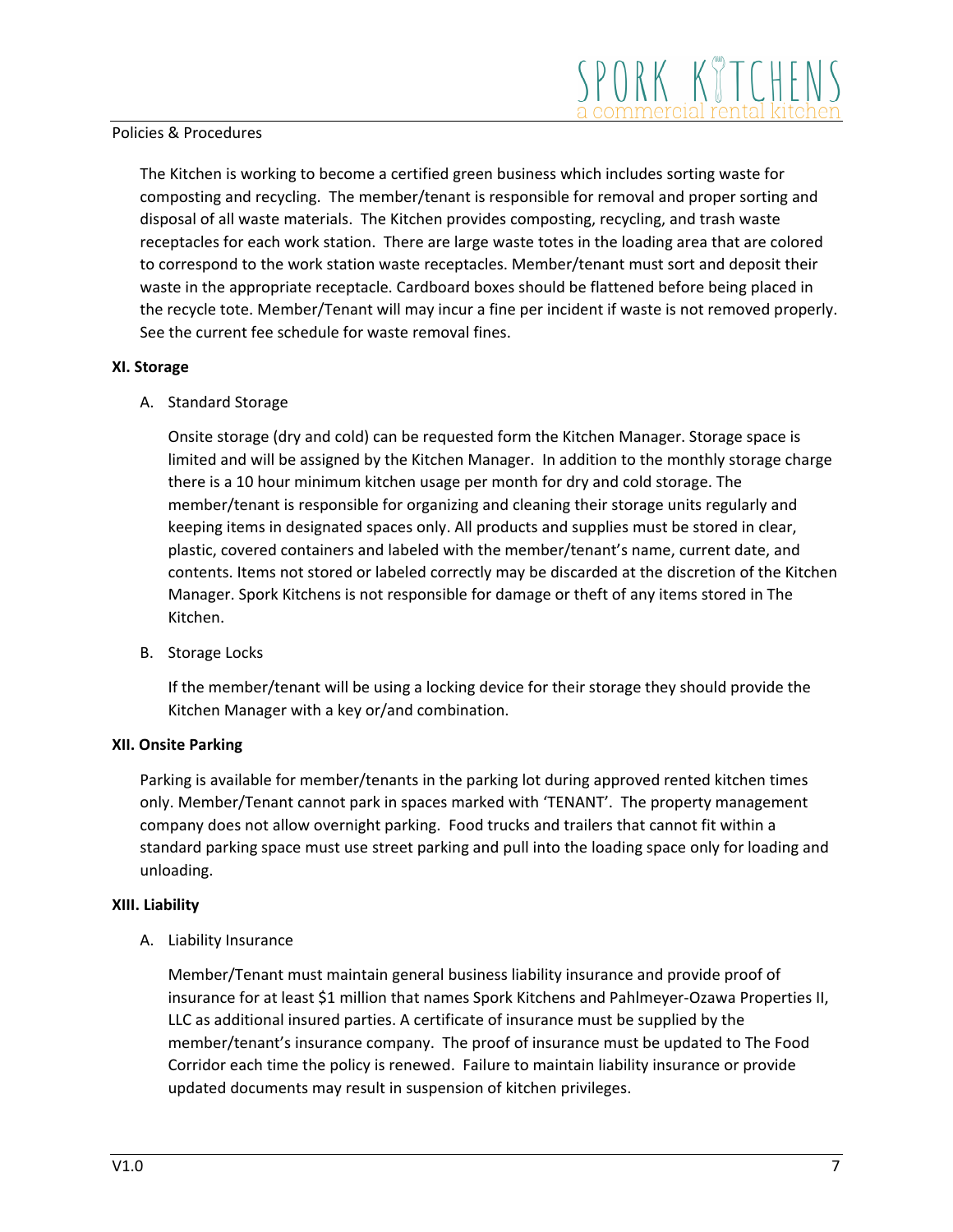### B. Private Equipment

Spork Kitchens assumes no responsibility for the security or damage of any member/tenant's equipment, supplies, or inventory not owned or maintained by The Kitchen.

C. Spork Kitchens Liability

Spork Kitchens shall not be liable for any damage to either persons or properties sustained by the member/tenant or by any third party arising in any way out of the member/tenant's use, operations, occupancy on Spork Kitchens premises, or sale or distributing of any product manufactured on the premises. The member/tenant covenants and agrees to indemnify, defend, and hold harmless Spork Kitchens and employees from all claims, costs, and liabilities arising from, or in connection with, damages, injuries to persons (including death), or property in, upon, or about the kitchen premises, or any portions thereof, or resulting from sale, distribution, and use of any product manufactured by the member/tenant on the kitchen premises.

### **XIV. Kitchen Users**

The member/tenant is allowed to use the shared kitchen space during their approved hours only. Spork Kitchens has the right to monitor access to the building. At any time, the Spork Kitchens staff may ask for a form of identification for anyone entering the building. Adequate forms of identification include a current driver's license, identification card, passport, or an approved Member/Tenant Staff Access Application. Spork Kitchens has the right to deactivate the member/tenant's building access if they are in violation of any policies as outlined.

A. Kitchen Capacity

The Kitchen is a shared-use space. 4 businesses are allowed to use The Kitchen at one time. The member/tenant understands that when there are 4 businesses in The Kitchen they will share the equipment and space. If a member/tenant requires sole usage of the space, they must reserve and pay for 4 rentals. A business is not allowed to have more than 4 people in single kitchen workspace at once. Over 4 persons requires multiple kitchen space rentals. If a business rents multiple spaces, they are not allowed to have more than 4 people for each space rented at once. Special arrangements and rates may be available at the discretion of the Kitchen Manager for full kitchen rentals and groups over 16.

B. Eligible Users

All persons entering the building must be associated to a member/tenant business, complete a Member/Tenant Staff Access Application, and provide their name and a picture ID or photograph. Each person must be cleared and receive approved status for access to the facility. If the member/tenant brings any person into the building who is not approved by the Kitchen Manager that person will be asked to leave the premises immediately and the member/tenant may be fined (see fee schedule). If the member/tenant continues to bring unapproved persons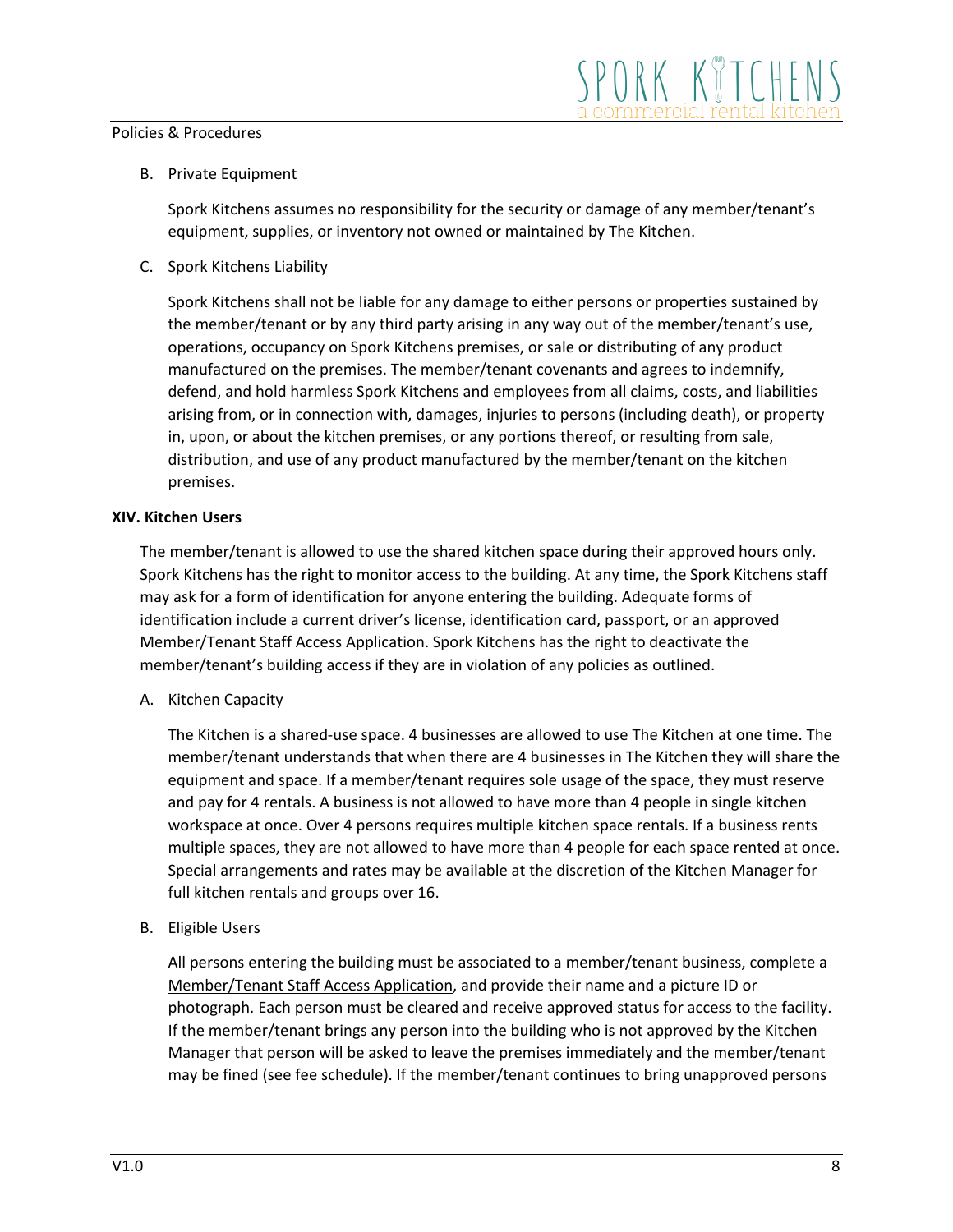into the building, Spork Kitchens reserves the right to terminate the member/tenant's contract immediately and deny the member/tenant facility access.

C. Age Limit

No one under the age of 16 is allowed in the kitchen at any time. If the member/tenant brings any person into the kitchen under the age of 16, that person will be asked to leave the premises immediately. If the member/tenant continues to bring underage persons into the building, Spork Kitchens reserves the right to terminate the member/tenant's contract immediately and deny the member/tenant facility access.

D. ServSafe Manager and Food Handler Certifications

At all times, the member/tenant must have at least one current ServSafe Manager certified person present to use The Kitchen facility. Each member/tenant staff should have a current ServSafe Food Handler certificate. Each certified person should be an eligible user and have their certificate on file with the Kitchen Manager.

E. Personal Hygiene

All individuals using The Kitchen must adhere to the required personal hygiene protocols, as required by the State of California and Napa County Health Department, to be allowed to work in the facility. Individuals must come to work in the kitchen with clean clothes and body (hair included), short fingernails, free from polish or acrylic fillings, and clean hands.

F. Live Animals

Under no circumstances are live animals, other than shellfish used for culinary purposes, allowed in or around the facility. If animals are found, Spork Kitchens reserves the right to terminate member/tenant's contract immediately and deny the member/tenant facility access.

### **XV. Handwashing**

All individuals using The Kitchen must wash hands before handling food, after using the restroom, after eating, drinking, smoking, touching the face and other bare human body parts, blowing nose, contact with raw food, after handling soiled equipment or utensils, and after handling service or aquatic animals. Hand washing must be done at a designated hand wash station.

### **XVI. Signage and Advertising**

No signs or other advertising matter shall be attached or painted in The Kitchen or anywhere within the building or surrounding property.

### **XVII. Equipment, Inventory, and Small Wares**

A. Onsite Equipment

No equipment or items owned by Spork Kitchens shall ever leave the premises unless written approval is provided by the Kitchen Manager. Inventory of equipment, utensils, and food that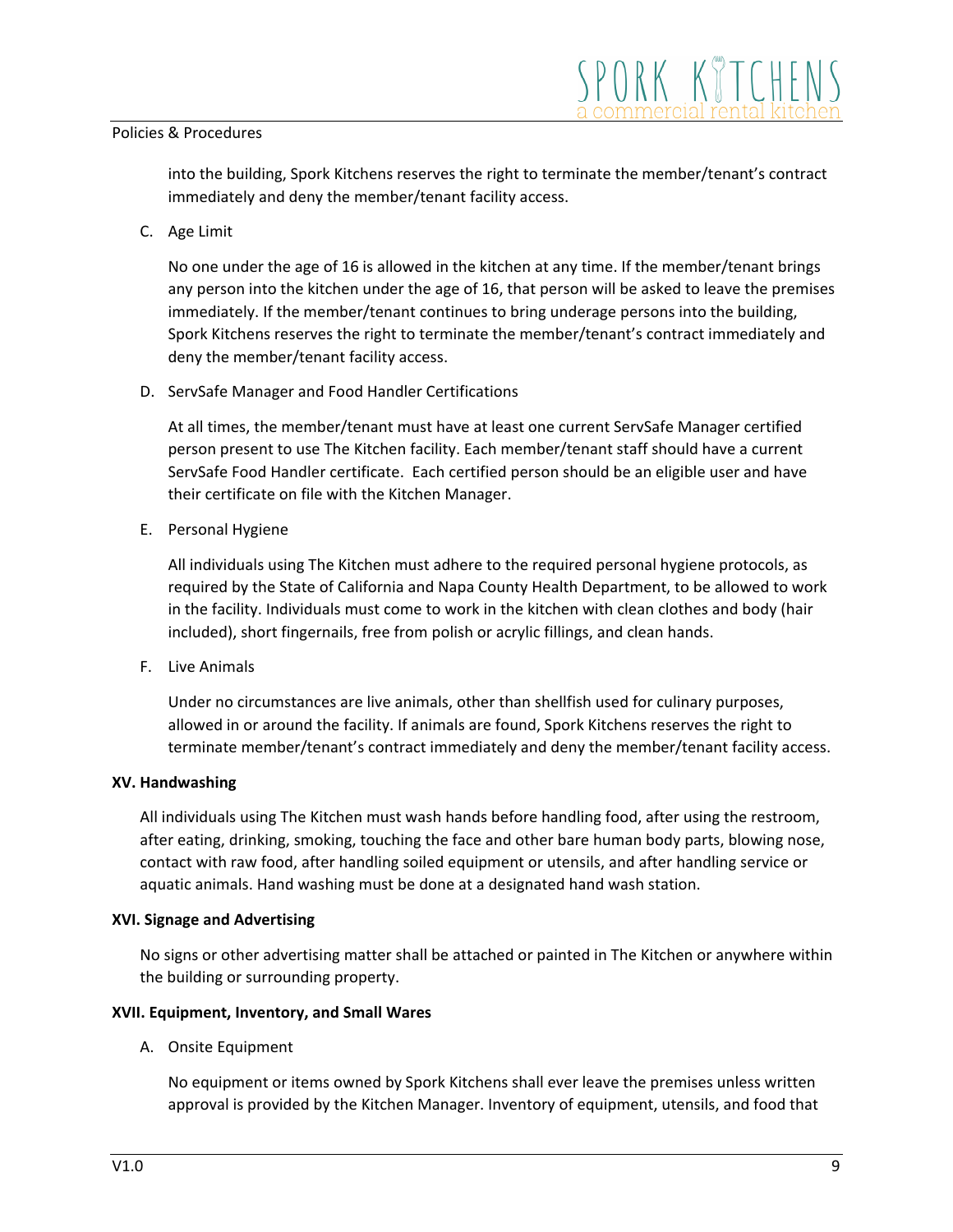are owned by Spork Kitchens will be inventoried every week, to determine if any theft has occurred. Any missing items will be recorded and member/tenant will be charged for the item(s) if suspected of theft. Removal of items from The Kitchen may result in immediate contract termination, key deactivation, and loss of security deposit.

B. Small Wares

The member/tenant will provide their own towels, pot holders, cooking items, pans, small wares and other special items necessary to their specific production needs, if not provided by The Kitchen. Do not leave your personal small wares in The Kitchen if not stored in a storage unit. Do not leave your cleaning rags behind. No small wares used in a residential kitchen are allowed in The Kitchen. Spork Kitchens is not responsible for the loss or theft of any items.

C. Cleaning

Spork Kitchens will provide regular cleaning after 5pm on weekdays. If the member/tenant finds The Kitchen in an unclean state, they should notify the manager on-call immediately.

Member/Tenant is expected to follow all proper sanitation requirements and keep The Kitchen in a clean and professional state. Members/Tenants will leave The Kitchen's appliances, utensils, equipment, wares, and fire suppression system vents in a clean and sanitized condition. Members/Tenants are to ensure The Kitchen is clean and orderly upon leaving the facility.

In the event that The Kitchen management or Spork Kitchens staff reports unclean or disorderly conditions caused by the member/tenant, the member/tenant will received a written notice of the offense. If the member/tenant receives multiple offenses, they will be fined and potentially terminated from their contract.

D. Check-Off Sheets for Member/Tenants

In order to ensure procedures are followed for safety and cleaning, and that basic kitchen rules are being followed, there will be check-off sheets in the kitchen. The member/tenant is responsible for completing these sheets at the request of the Kitchen Manager.

### **XVIII. Management On-Call**

When there is a member/tenant in The Kitchen, there is a manager on-call in case of emergency. Upon signing a contract the member/tenant will receive the on-call phone number. This number is also posted in The Kitchen. In the event of an emergency, the member/tenant must call the number immediately. The on-call number is only to be used during reserved rental hours. There is always 1 manager on-call during reserved rental hours. If any member/tenant enters The Kitchen during unapproved times, there will be no manager on-call and the member/tenant will be penalized according to the Non-Reservations policy outlined in Section V.

### **XIX. Injuries**